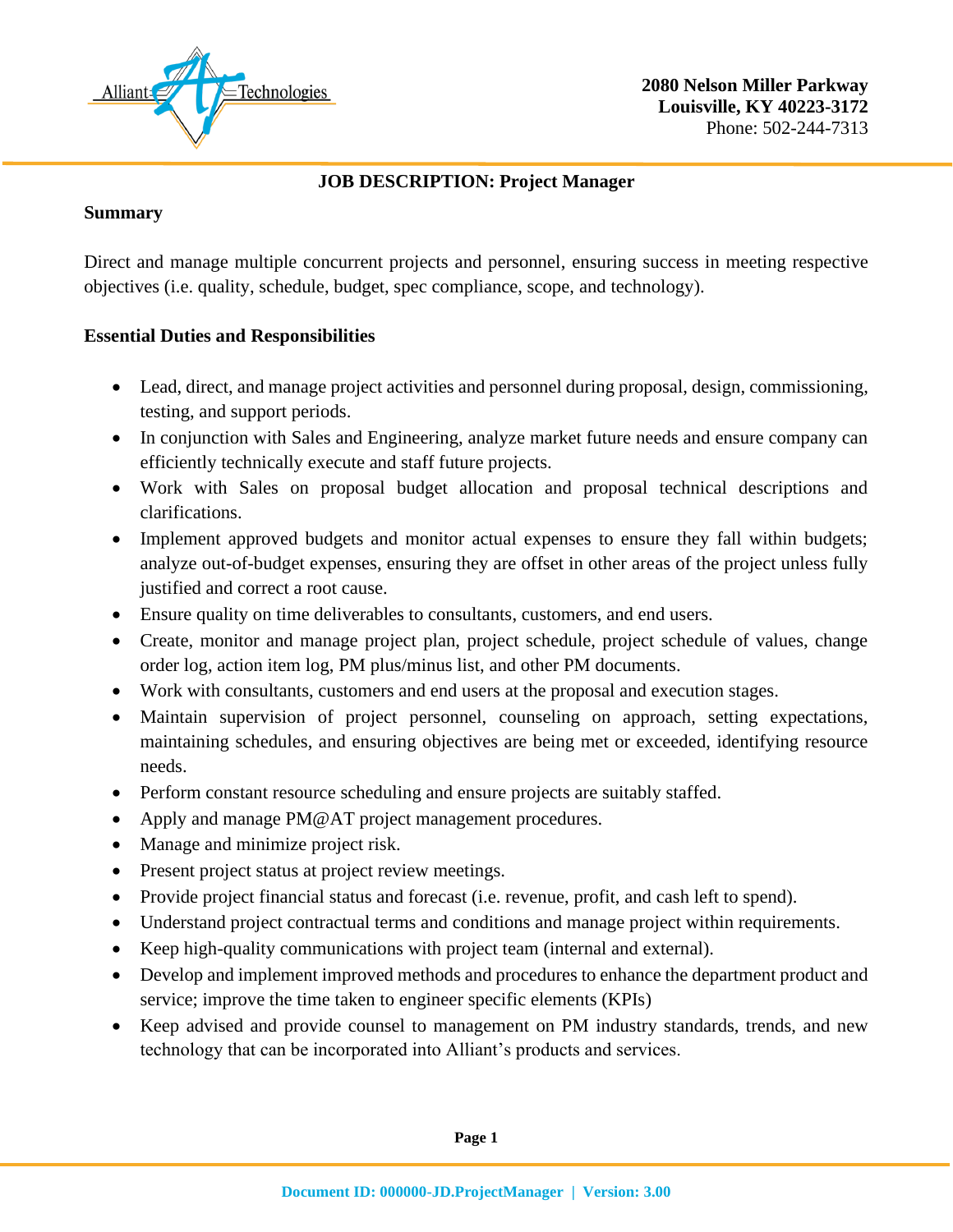

- Coordinate with outside vendors on technical aspects, product needs, performance feedback, training, and quality to ensure best practices are maintained.
- Manage engineering design review, risk/opportunity, and other meetings at key stages within the project.
- Ensure quality on all PM deliverables review and approve.
- Submit accurate on-time invoices and ensure their payment.
- Challenge others to develop as leaders while serving as a role model and mentor.
- Lead change management initiative within the project.
- Liaise with manufacturing before and during project manufacturing phase(s).
- Conduct Lessons Learned at close of all projects and provide Lessons Learned results to company management.
- Provide input for annual reviews on engineering personnel.
- Any other task as directed by management.

#### **Responsibility and Authority**

- **Responsibility:** Noted above Be aware of project budget, schedule, compliance with law and regulations, invoicing, project cash, and customer relationship during project execution.
- Encourages teamwork.
- **Authority:** Change order pricing up to \$250,000.

#### **Qualifications**

- Minimum BSEE, BSCS, or BSME Degree or equivalent.
- Strong analytical, verbal, and written communications, leadership, delegation skills.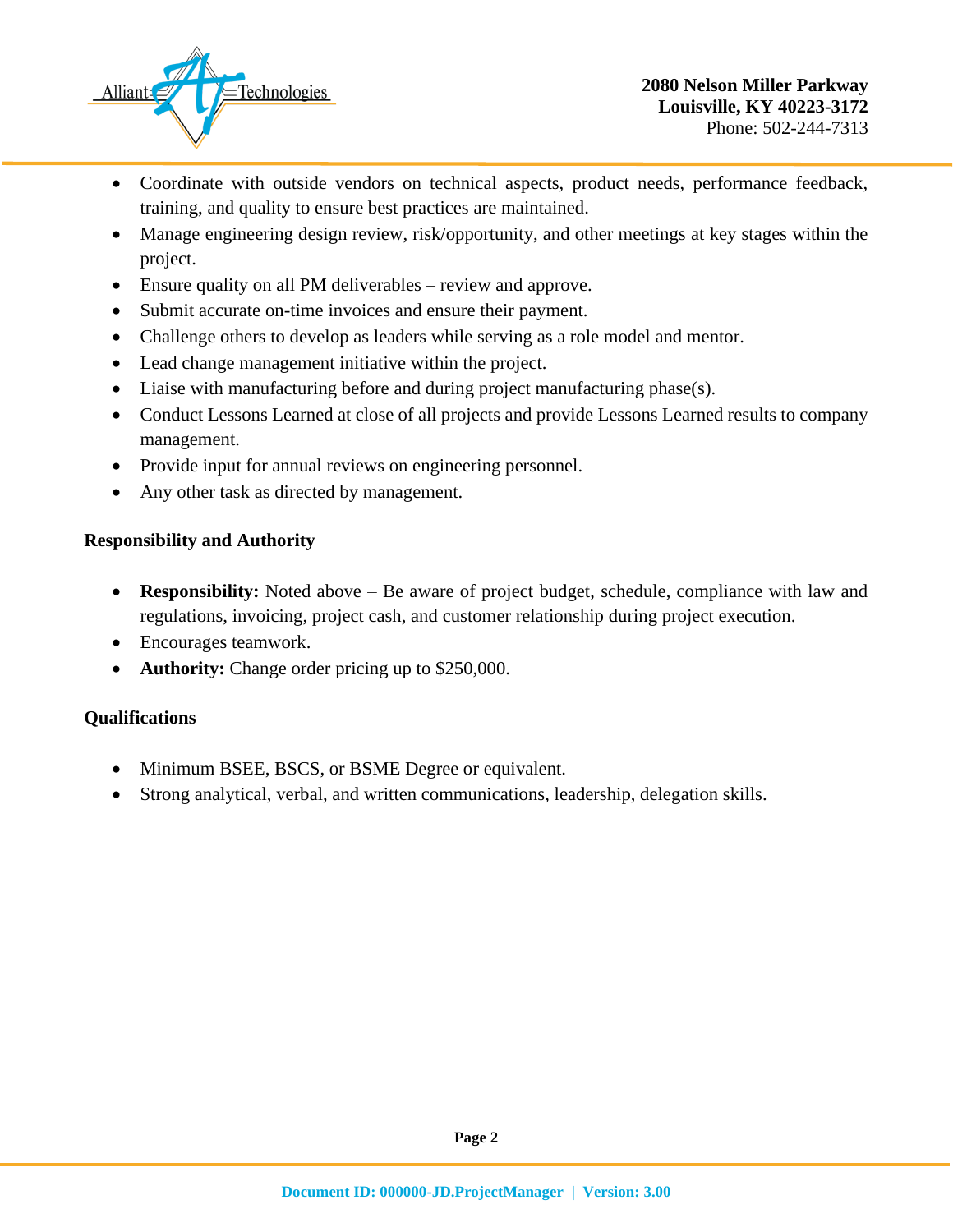

### **Language Ability**

Adequate conversational English is required in order that the individual be able to take direction from management, understand how to complete job tasks, communicate adequately with co-workers and customers, understand and follow safety guidelines, and understand the Alliant Technologies Employee Handbook and all company policies. Must be able to interpret written warnings as posted in all work areas in both the Alliant Technologies office and at any work site where Alliant Technologies performs work.

#### **Experience**

- 7 years of project management experience
- 5 years in a managerial role (team of 5 or more)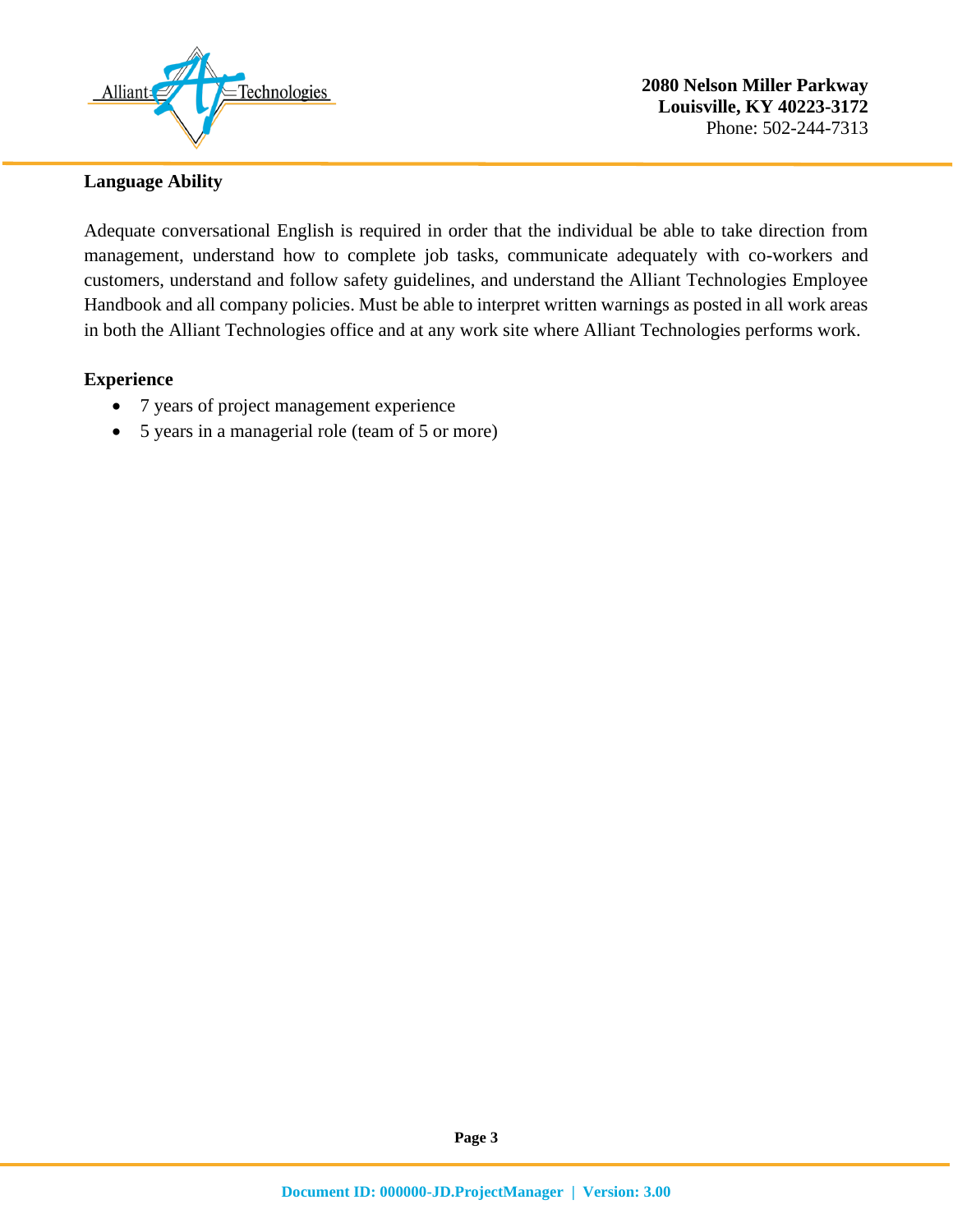

# **Alliant Technologies Job Demands**

# **Position: Project Manager**

| <b>Physical &amp; Mental Demands</b>              | <b>Extent</b>                        |                 |                   |             |
|---------------------------------------------------|--------------------------------------|-----------------|-------------------|-------------|
| <b>Physical Demands</b>                           | <b>Continuous</b><br><b>Over 70%</b> | Frequent        | <b>Occasional</b> | Rarely      |
| Standing                                          |                                      | $\boxtimes$     |                   |             |
| Walking                                           | Τ                                    | $\boxtimes$     | П                 | П           |
| Climbing                                          |                                      | □               | ⊠                 |             |
| Bending                                           |                                      | $\boxtimes$     |                   |             |
| Crouching                                         |                                      | $\boxtimes$     |                   |             |
| Pushing/Pulling                                   |                                      | П               | $\boxtimes$       |             |
| Carrying                                          |                                      | П               | $\boxtimes$       | П           |
| Lifting/Lowering<br>1-15 lbs.                     |                                      |                 | $\boxtimes$       |             |
| 15-30 lbs.                                        |                                      |                 |                   | $\boxtimes$ |
| 30-50 lbs.                                        |                                      | ┌               |                   | $\boxtimes$ |
| Over 50 lbs.                                      |                                      | П               |                   | $\boxtimes$ |
| Fine Hand/Eye Coordination                        |                                      | $\boxtimes$     |                   |             |
| <b>Color Discrimination</b>                       |                                      | $\boxtimes$     |                   |             |
| <b>Hearing Acuity</b>                             |                                      | $\boxtimes$     |                   |             |
| <b>Mental Demands</b>                             | <b>Continuous</b><br><b>Over 70%</b> | Frequent        | <b>Occasional</b> | Rarely      |
| Concentration on detail                           | $\boxtimes$                          | П               | $\perp$           |             |
| Attention span 1+ hours on a task                 | $\boxtimes$                          |                 |                   |             |
| Ability to remember multiple tasks                | $\boxtimes$                          |                 |                   |             |
| Oral communication                                | $\boxtimes$                          | П               |                   |             |
| Written communication                             | $\boxtimes$                          |                 |                   |             |
| <b>Working Conditions</b>                         | <b>Continuous</b><br><b>Over 70%</b> | <b>Frequent</b> | <b>Occasional</b> | Rarely      |
| Exposure to toxins, cyotoxins, poisons            |                                      |                 |                   | ⊠           |
| Exposure to extreme heat, cold, temp fluctuations |                                      |                 | $\boxtimes$       |             |
| Exposure to hazardous chemicals                   |                                      | П               |                   | $\boxtimes$ |
| Exposure to radiation                             |                                      | L.              |                   | $\boxtimes$ |
| Other (Specify:                                   |                                      |                 |                   |             |

**Page 4**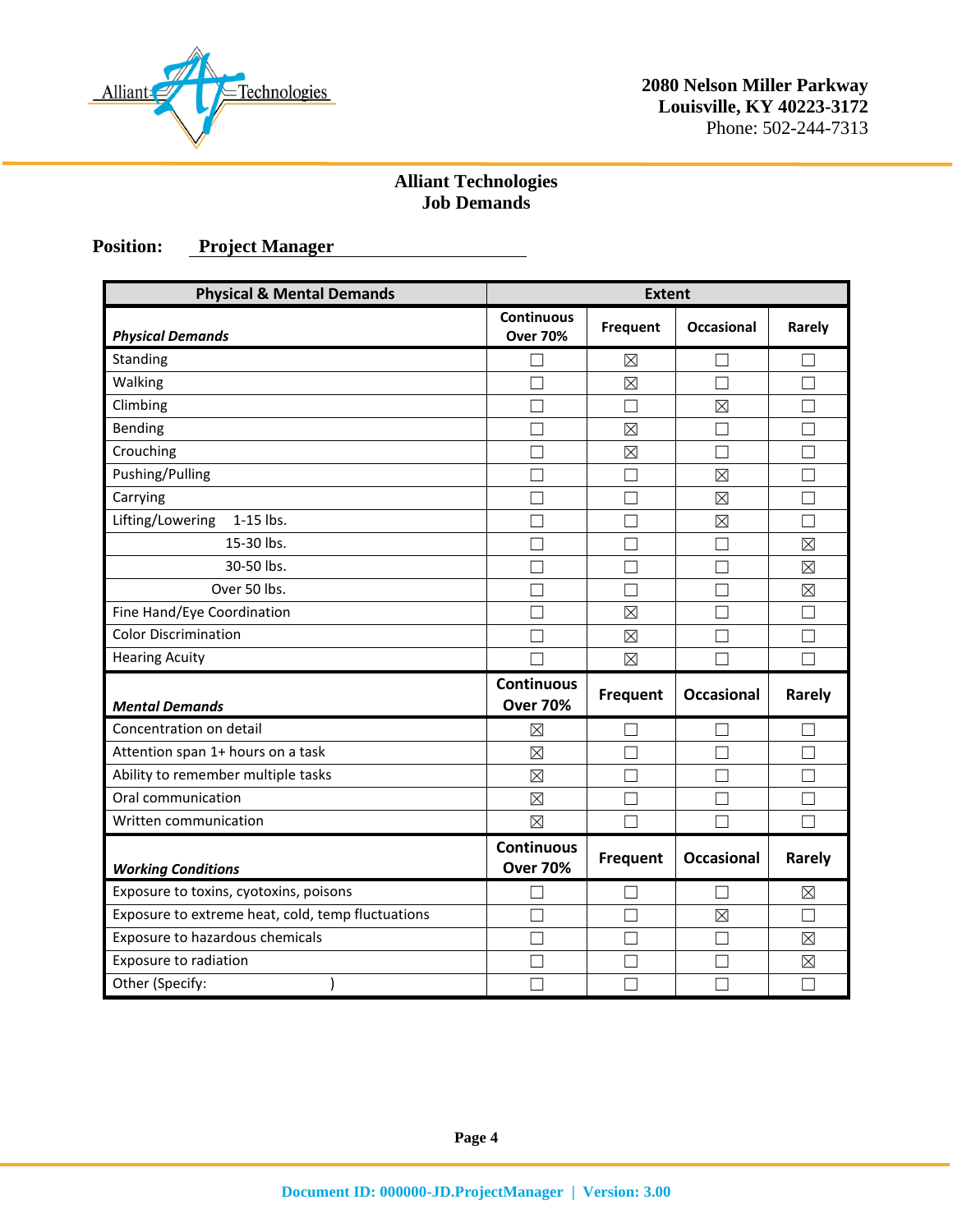

| <b>Sensory Requirements</b> | <b>Is Crucial</b> | Is useful |  |
|-----------------------------|-------------------|-----------|--|
| See                         | $\boxtimes$       |           |  |
| Distinguish colors          | ⊠                 |           |  |
| Hear/Listen                 | X                 |           |  |
| Taste                       |                   | ⊠         |  |
| Smell                       | $\boxtimes$       |           |  |
| Touch                       | $\boxtimes$       |           |  |
| Speech                      | X                 |           |  |

| <b>Mental Effort</b>                                                                                                                                                                                                                                                                                                                                                                                                                          | <b>Work Environment</b>                                                                                                                                                                                                                                                                                                                    |
|-----------------------------------------------------------------------------------------------------------------------------------------------------------------------------------------------------------------------------------------------------------------------------------------------------------------------------------------------------------------------------------------------------------------------------------------------|--------------------------------------------------------------------------------------------------------------------------------------------------------------------------------------------------------------------------------------------------------------------------------------------------------------------------------------------|
| Check all functions performed on a daily basis<br>$\boxtimes$ Reading<br>$\boxtimes$ Basic arithmetic<br>$\boxtimes$ Advanced mathematics<br>$\Box$ Weighing/measuring<br>$\boxtimes$ Visualizing conclusions<br>$\boxtimes$ Analyzing data<br>$\boxtimes$ Searching for solutions<br>$\boxtimes$ Creating methodologies<br>$\boxtimes$ Conducting research<br>$\boxtimes$ Managing resources<br>$\boxtimes$ Evaluating performance of others | % of time spent:<br>Indoors<br>80<br>20<br><b>Outdoors</b><br>The air is:<br>$\boxtimes$ Clean/Normal/Average<br>$\boxtimes$ Dusty/Dirty<br>$\boxtimes$ Wet/Humid<br>$\boxtimes$ Affected by smoke, fumes, etc.<br>You work on a surface that is:<br>$\boxtimes$ Level<br>$\Box$ Uneven<br>Sloping $\Box$ Slippery<br>Ш<br>Noise level is: |
|                                                                                                                                                                                                                                                                                                                                                                                                                                               | $\boxtimes$ Normal<br>Loud                                                                                                                                                                                                                                                                                                                 |

**Page 5**